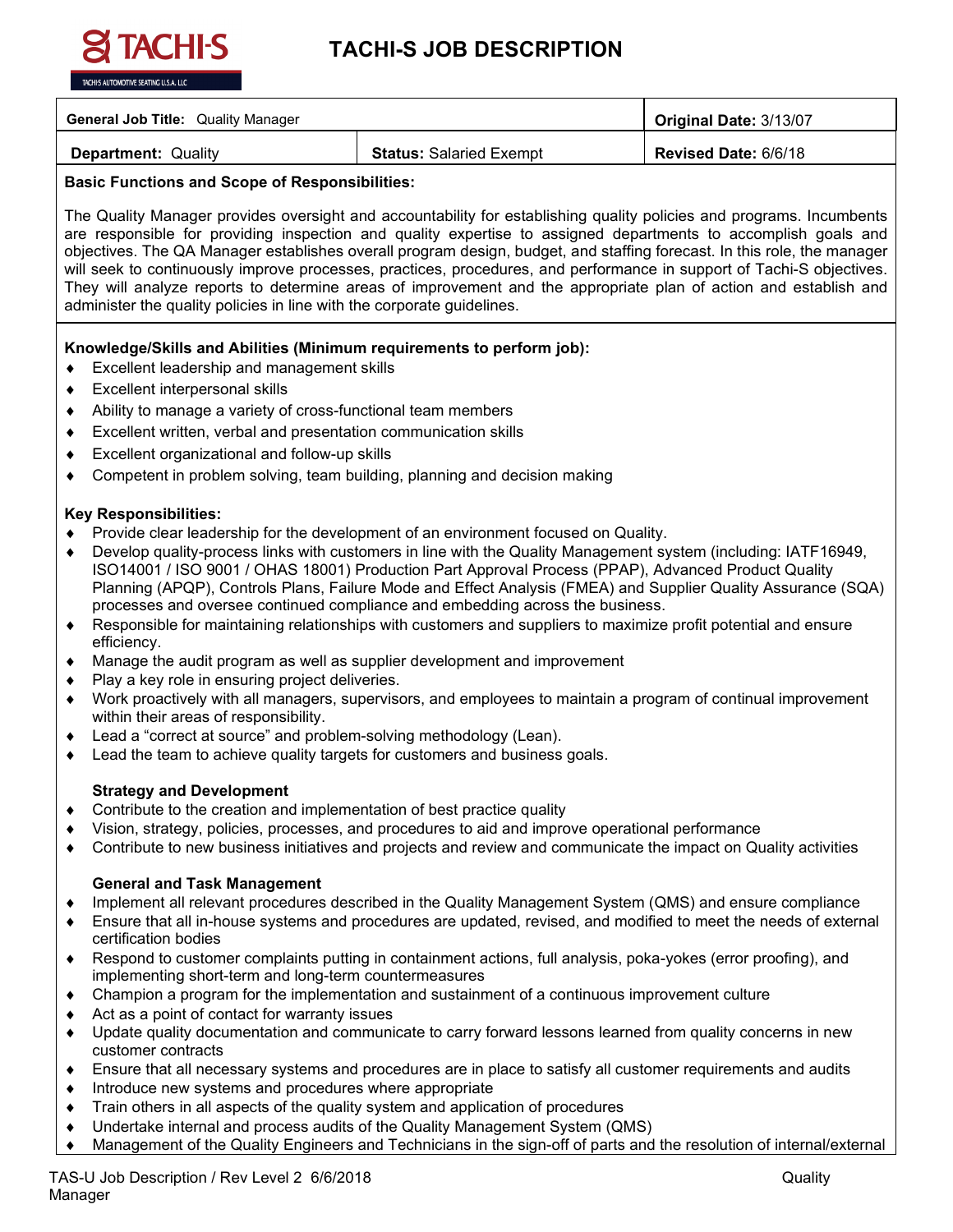quality concerns

- ♦ Establish and refine quality sign-off instructions, standards, and documentation
- ♦ Report against agreed quality metrics on a monthly basis
- ♦ Lead regular inspection meetings with representatives from appropriate departments to establish an action plan for improving build quality
- ♦ In conjunction with the Supplier Quality Assurance function, reduce the effect of non-conforming supplier materials on the production area quality
- ♦ Attend various meetings and action/communicate instructions
- Produce written reports and make presentations
- Undertake continuous training and development
- Perform root cause analysis and resolve problems
- Stay current and up to date on any changes that may affect the supply and demand of needed products and materials and advise others of any impact
- ♦ Identify business improvement opportunities within the organization
- ♦ Identify and deploy the technical skill sets, resource levels and systems to deliver projects, including the engagement of external resources as required
- ♦ Develop, implement, and manage key performance indicators (KPIs) for each area of responsibility
- Set department objectives/KPIs and review and assess ongoing performance of direct reports
- ♦ Ensure KPIs are met by working to the overall plan, including management of, and reporting
- Report on achievement of targets and identify any actions required
- Ensure that the function operates in accordance with any health, safety and environmental policies and procedures to ensure the safety and wellbeing of staff and visitors
- ♦ Conduct risk assessments of processes and tasks in the department

### **People Management**

- ♦ Ensure the delivery of the team within each area of accountability
- Manage, coach, and develop a high performing Quality Operations team that meets agreed objectives, and which delivers best practice results, added value and continuous improvements
- ♦ Manage and lead the team, ensuring adequate staffing levels
- Motivate and coach the team to operational success
- Monitor the completion of tasks and ensure good performance and record on appropriate systems
- ♦ Consistently promote high standards through personal example and roll out through the team so that each member of the team understands the standards and behaviors expected of them
- ♦ Review, implement, and update company records e.g., training matrices, performance reviews, risk assessments
- Communicate KPIs from the strategic annual plan so that each employee is aware
- Provide technical expertise to the team
- Manage contractors on site to ensure they meet legal and company requirements

### **Relationship Management**

- ♦ Develop and maintain strong relationships with internal and external stakeholders to ensure optimal performance
- Work collaboratively, negotiate and engage with key stakeholders to facilitate delivery and compliance with the Quality strategy
- ♦ Communicate with stakeholders the impact of market change and potential effects on engineering design and development. Recommend solutions without compromising quality or service while optimizing cost
- ♦ Liaise with suppliers to resolve quality issues
- Liaise and communicate with other departments, customers, suppliers, and other service providers
- Work as part of the Management team to share ideas and improve operation, recommending, supporting, and implementing continuous improvement activities and process and procedure improvements to optimize results and improve quality of delivery, in line with quality standards requirements delivery in line with Company and Customer requirements
- ♦ Communicate with personnel at all levels, internally and externally to the Company, in relation to Quality matters